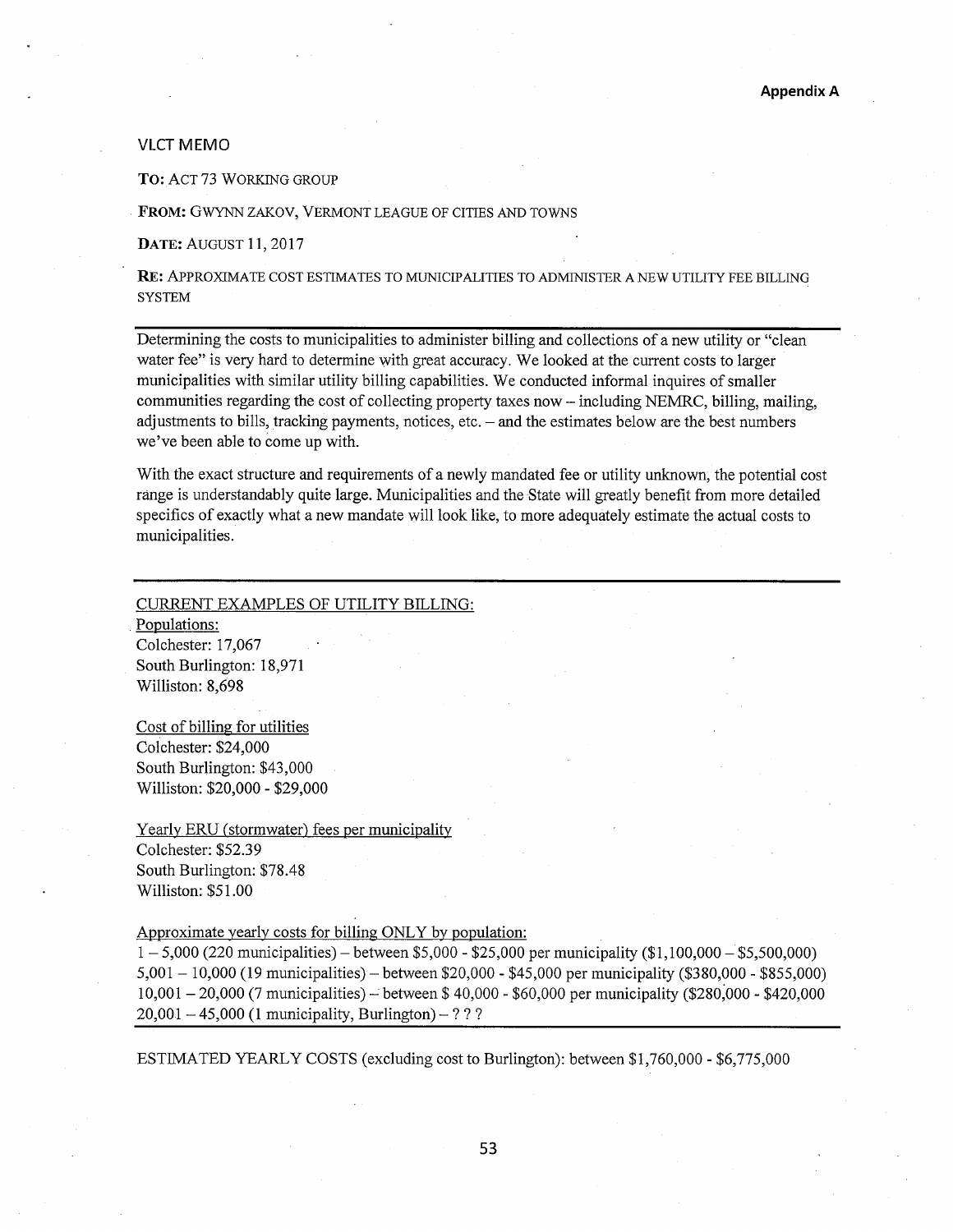• Explore the possibility of a private activity bond to increase access to capital by private landowners who are implementing clean water practices to comply with Act 64 and the TMDLs.

# . Commit to adaptive management.

• The ability to routinely revisit and adapt the implementation plan is essential. Adaptive management is a structured "plan, do, check, repeat" iterative process that supports action and implementation in the face of uncertainty. The aim is to reduce uncertainty over time by informing future decisions on past outcomes through assessment and monitoring. Best practices will be developed over time through data-driven decision making informed by growing knowledge and changing technology. As mechanisms are developed to raise revenue and deliver services, progress must be regularly evaluated, and methods adapted to reach shared water quality goals.

The Executive Agencies currently provide an annual investment report, detailing the state's investments in clean water work across Vermont including the estimated environmental benefits of each measure. The information contained in this report must be coupled with the targeted monitoring and assessment initiatives ANR and other agencies conduct as part of the Tactical Basin Planning process. This information would determine if the work completed produces water quality improvements.

#### **Conclusion**

In conclusion, the Act 73 Working Group found that existing revenues are generally adequate to address clean water needs through FY21. There are critical public policy decisions that need to be made including the level of cost-share the state is willing to provide each sector for clean water projects. These decisions need to be informed by potential approaches for both raising and disbursing revenue in FY22 and beyond, including the evaluation of service delivery models described above. The primary goal of Vermont's clean water initiative is not simply to raise and spend money, rather it is to reach water quality standards. It is essential that any approach to raising revenue is efficient with administrative costs proportionate to the revenue raised.

We complete this report encouraged by what has been accomplished so far, and bouyed by the hard work and effort of many people dedicated to seeing this effort through to the end.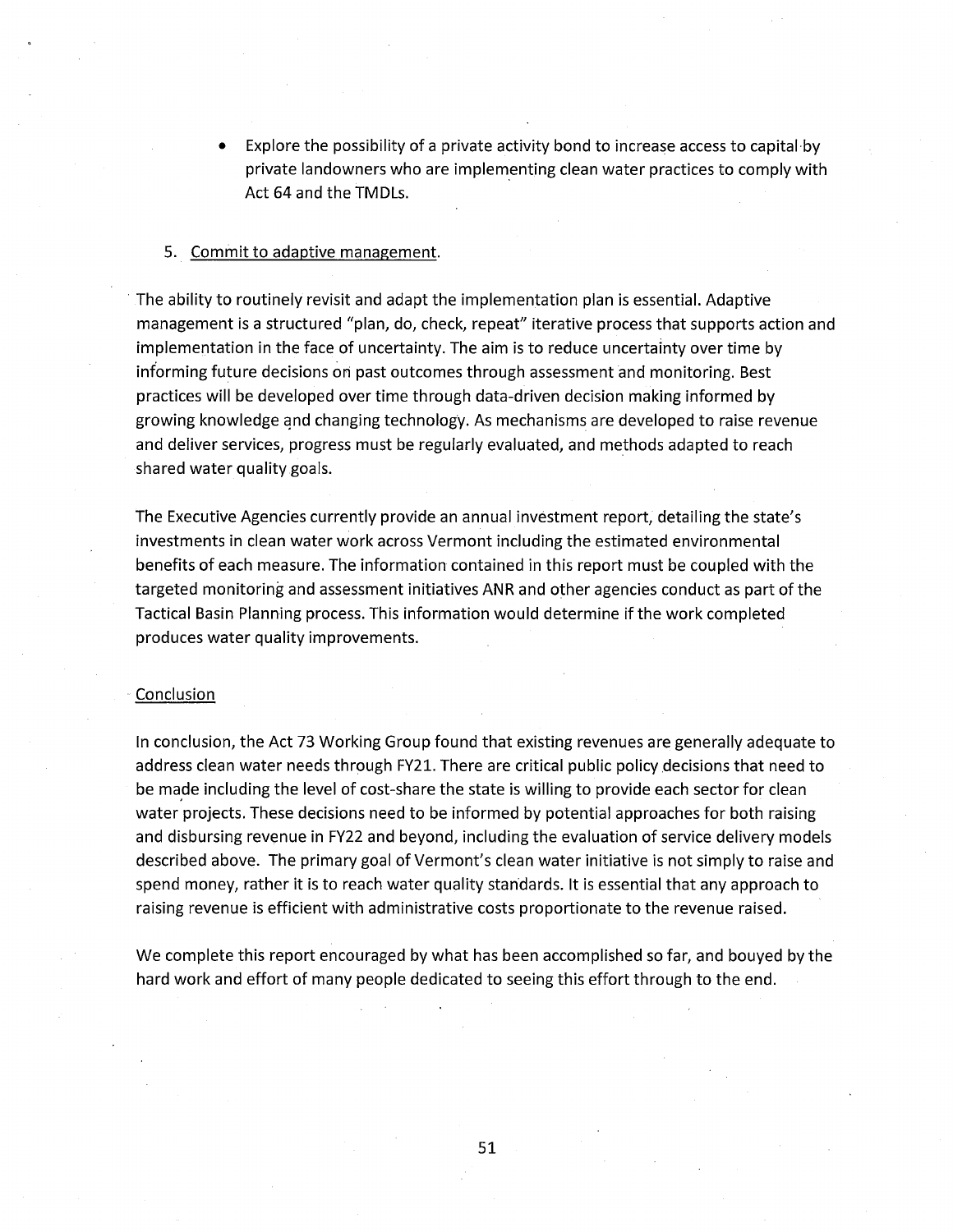# **Parcel Fee Collection and Appeal Considerations (2/10/2017)**

This memo provides a general overview of the Department of Taxes' administrative concerns for collecting and fielding appeals of a parcel fee at the State level. It is in response to a draft bill that the House Natural Resources, Fish, and Wildlife Committee is considering. The following information is based on the general concept of collecting and fielding appeals for this type of fee.

# **Why it is cost-effective to collect and appeal at the local level:**

- 1. The administrative capacity already essentially exists at the local level to collect and field appeals for property taxes, and —for some towns — water and sewer services. The same collections and appeals systems could be leveraged for a parcel and/or impervious surface fee. The State could assist with data organization, administrative oversight, and billing assistance, as it currently does with property taxes.
- 2. Creating a second property-based collection system at the State level would be costly, redundant, and inefficient because it parallels a system that already exists at the local level.
- 3. It is not cost-effective and can result in a net loss for the Tax Department to collect smaller bills, and the Department anticipates poor compliance with a property-based fee collected at the State level.

# **State Compensation to Municipalities for Property-Based Collections**

The State compensates municipalities for property tax-related administration, which can be leveraged to collect another property-based fee. The following table is a breakout of that compensation.

| <b>Description</b>           | <b>Statute</b>        | <b>Payment Calculation</b> | FY 2016 Amount |
|------------------------------|-----------------------|----------------------------|----------------|
| <b>Timely Remittance</b>     | 32 V.S.A. § 5402.(c)  | 0.225% of total            | \$2,398,143    |
|                              |                       | education tax collected    |                |
| <b>Reappraisal and Grand</b> | 32 V.S.A. § 4041a.(a) | \$8.50 per grand list      | \$2,837,000    |
| <b>List Maintenance</b>      |                       | parcel per year            |                |
| <b>Lister Education</b>      | 32 V.S.A. § 4041a.(c) | A sum not to exceed        | \$99,000       |
|                              |                       | \$100,000                  |                |
| <b>Equalization Study</b>    |                       |                            | \$334,000      |
| Assistance                   |                       |                            |                |
|                              |                       | Total                      | \$5,668,143    |

# **To put the proposed parcel fees into perspective:**

Currently, the largest tax type the Department administers is Personal Income, with 375,000 filers. The next largest tax is Sales and Use, with 30,000 filers. The State collects more than \$700M in Personal Income Tax revenues and roughly \$370M in Sales and Use Tax revenues. The vast majority of these taxes are remitted voluntarily without the generation of a bill.

55 SAMULATION STRAIGHT **DEPARTMENT OF TAXES DIVISION OF POLICY, OUTREACH & LEGISLATIVE AFFAIRS**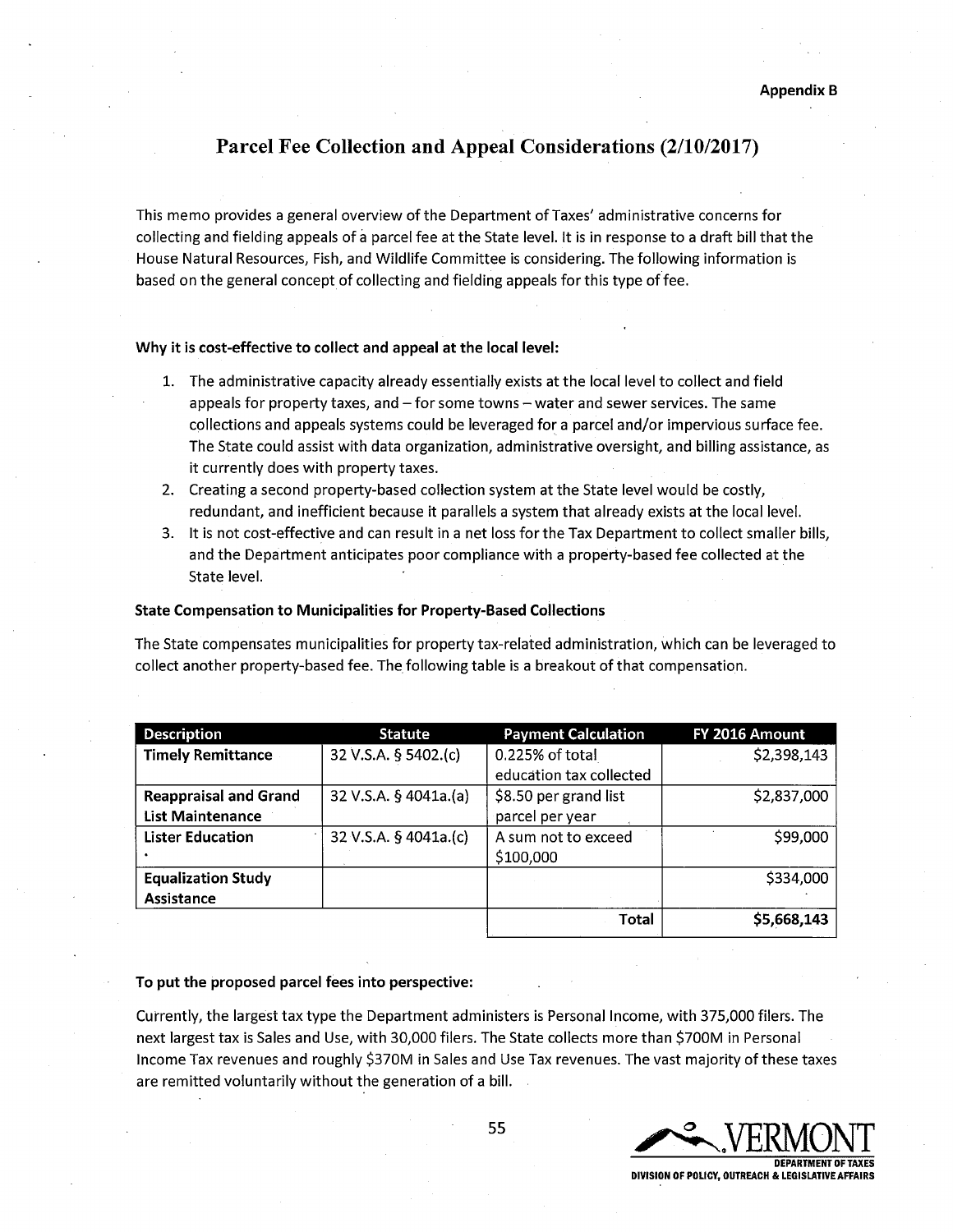The cost to implement a parcel fee is based on the Department's experience with tax types of similar complexity and volume. The ongoing collections costs are based on the 25 FTEs the Department has previously estimated it would require to collect property taxes at the State level. The ongoing cost of appeals is based on property tax grievance data compiled by municipalities and the State. This appeals structure, and the additional seven FTEs it would require, would combine the appeals responsibility with that of district advisors for property tax administration. It would put an appeals officer/advisor in each county.

# **Cost-Effectiveness Comparison**

The table below compares the Department-wide costs of collecting all revenues with the estimated cost to administer the proposed parcel fee. Administering the parcel fee would be 22 times more expensive than the average cost of administering all other tax types.

|                             | <b>FY16 Op Expenses</b> | Revenues                       | Cost/\$1 of Rev |
|-----------------------------|-------------------------|--------------------------------|-----------------|
| <b>Department Wide</b>      |                         | \$17,700,000   \$1,670,000,000 | \$0.01          |
| <b>Parcel Fee - Ongoing</b> | \$4,000,000             | \$18,000,000                   | SO.22           |

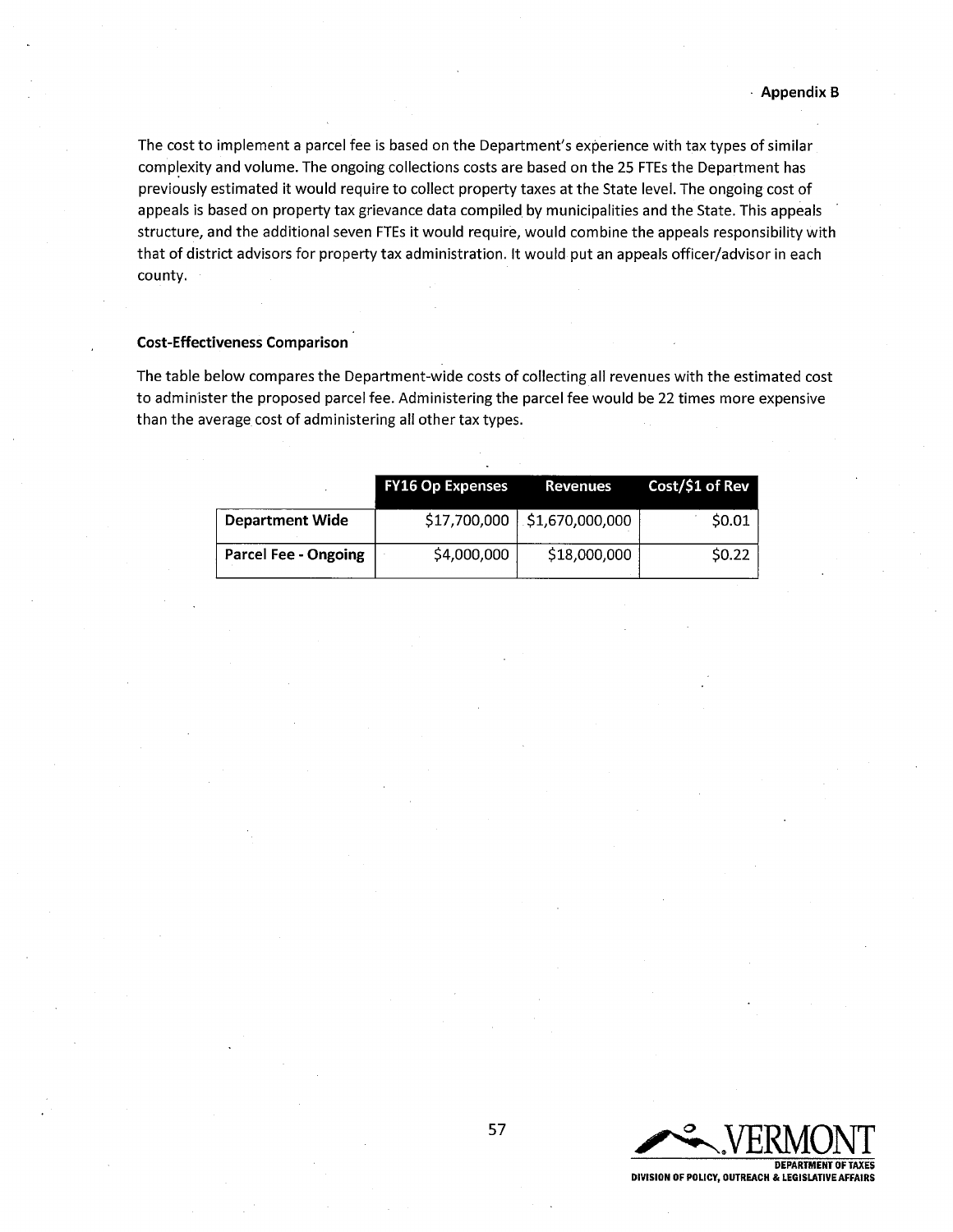**Vermont Center for Geographic Information**  National Life Building  $-$  Davis Building,  $6<sup>th</sup>$  Floor One National Life Drive Montpelier, VT 05620-0501 **vcgi.vermont.gov** 

[phone] 802-828-3211 [fax] 802-828-3383

# **Memo**

**To: Clean Water Fund Working Group** 

**From: John E. Adams, VCGI Director** 

**Date: 8/25/2017** 

**Re: Data needs for an impervious surface stormwater fee** 

This memorandum outlines the status of statewide impervious surface data and statewide parcel data. I've included some notes related to ongoing maintenance needs as well as several other issues to consider.

## **Statewide Impervious Surface Data.** (Target Completion: Summer 2018)

VCGI has begun the process of acquiring impervious surface data (1-meter resolution) that could be used in administering an impervious surface stormwater fee. The dataset will be derived from 4 band orthophotography and lidar data used to generate high resolution land cover data.

Status: Draft RFP under review by Buildings and General Services and the Agency of Digital Services.

Ongoing maintenance needs: The frequency and extent of necessary updates to the data needed to successfully administer an impervious surface fee is currently unknown. Updates to the data will be needed to capture changes in impervious surface cover due to development and redevelopment of areas, as well as to correct any identified inaccuracies in the data. Costs associated with updating the dataset are dependent on a several variables related to program specifics and advancements in technology. The source for updates from the data could either come from imagery, or from documentation submitted as part of a permitting process. Given that most development in Vermont is not subject to any State permit/review, updates would likely need to come from orthophotography (as opposed to any application requirements submissions.) It may be possible to capture areas undergoing higher levels of change by incorporating application submission materials for projects that are subject to State review - such as Act 250 or stormwater permits. Additionally, municipalities could also potentially update data based on information collected via local review processes. Updates using orthophotography depend on access to updated imagery and technical capabilities to update the data given the resolution and conditions at the time of collection (leaf-on vs. leaf off.) Both access to updated imagery and our abilities to process imagery to identify change is changing rapidly.